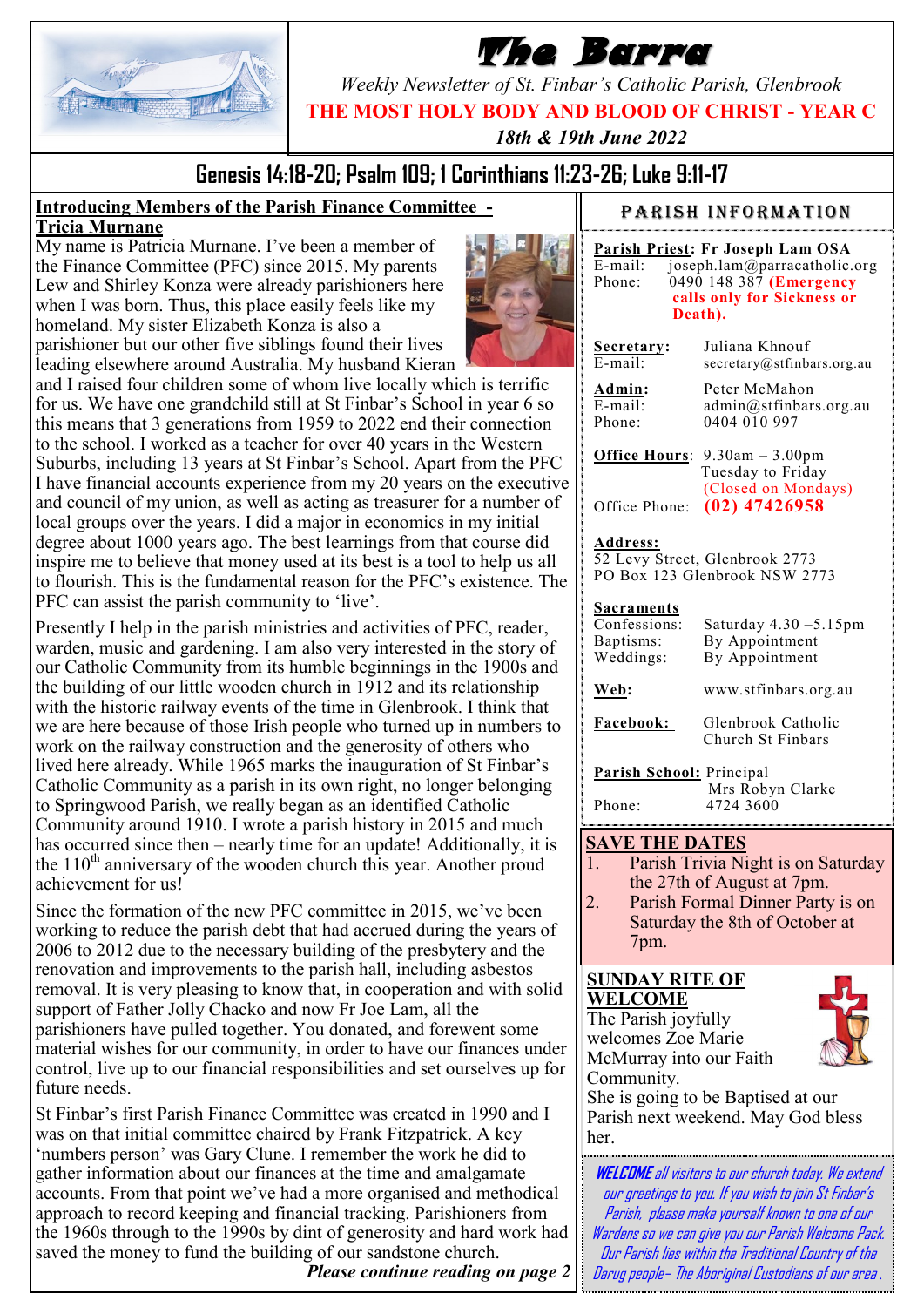# Parish Calendar

| Sunday<br>19th June<br>The Most Holy | 7.30am Mass<br>9.30am Mass                                    | <b>Introducing Members of the Parish Finance</b><br><b>Committee - Tricia Murnane.</b><br>It's wonderful to know that a significant number of<br>those parishioners are still members of our parish |  |  |
|--------------------------------------|---------------------------------------------------------------|-----------------------------------------------------------------------------------------------------------------------------------------------------------------------------------------------------|--|--|
| <b>Body and Blood</b>                | 1.30pm Bridge Club P/C                                        | today. This includes Stan Callaghan who was                                                                                                                                                         |  |  |
| of Christ                            | <b>6.00pm Youth Mass</b>                                      | chairperson of the first PPC and also chairperson of<br>the building committee of our church. All of them                                                                                           |  |  |
| Year C                               | 7.00pm Senior Youth Group                                     | modest about their actions, they are people to be                                                                                                                                                   |  |  |
| Monday                               | No Mass, Office is closed                                     | cherished. In 1990 we were able to support the<br>work of many people in the parish to begin the                                                                                                    |  |  |
| 20th June                            | 5.00pm SVDP Meeting M/R                                       | work towards the building of the church and<br>community at that time, as did the committees that<br>followed.<br>Why do I say this? Because, just as in 1965 with                                  |  |  |
| Tuesday                              | <b>9.15am Mass</b>                                            |                                                                                                                                                                                                     |  |  |
| 21st June<br><b>St Alaysius</b>      | 10.00am Timeout Tuesday P/C                                   | our parish formation, and in 1990 with the<br>beginning of the work to build our present church,                                                                                                    |  |  |
| Gonzaga                              | 5.30pm Cantabile Choir Practice                               | the clearing of our bank debt allows us to rejoice                                                                                                                                                  |  |  |
|                                      | 7.00pm I love you Jesus! But why do i need to                 | once more in a new beginning. New and<br>contemporary actions can happen. As with all life,                                                                                                         |  |  |
|                                      | the Church? Youth and Faith                                   | we grow on the shoulders of others. Thank you for<br>your continued support.                                                                                                                        |  |  |
|                                      | presentation                                                  |                                                                                                                                                                                                     |  |  |
| Wednesday<br>22nd June               | <b>No Morning Mass</b>                                        | <b>Faith Formation at St Finbars</b>                                                                                                                                                                |  |  |
| <b>Sts John Fisher &amp;</b>         | 9.30am Playgroup P/C                                          | "I love Jesus. But why do I need the Church?<br><b>Family, Youth and Faith"</b>                                                                                                                     |  |  |
| Thomas More                          | 7.00pm Bridge Club P/C                                        |                                                                                                                                                                                                     |  |  |
| <b>Thursday</b>                      | 9.15am Mass                                                   | <b>I Love</b><br>Jesus                                                                                                                                                                              |  |  |
| 23rd June                            | 1.30pm Bridge Club P/C                                        | church                                                                                                                                                                                              |  |  |
|                                      | 5.30pm Communion Preparation Session                          |                                                                                                                                                                                                     |  |  |
|                                      | 7.30pm Blue Mountains Folks Dance P/C                         | For many young Catholics, the love for Jesus is not                                                                                                                                                 |  |  |
| <b>Friday</b>                        | 9.15am Mass                                                   | a problem. Yet, it is a different matter when it<br>comes to the Church.                                                                                                                            |  |  |
| 24th June<br>The Most Sacred         | 1.00pm Bowlers                                                | Increasingly, young people are disillusioned and                                                                                                                                                    |  |  |
| <b>Heart of Jesus</b>                | <b>7.30pm Adoration</b>                                       | hence become "unchurched".                                                                                                                                                                          |  |  |
|                                      |                                                               | We invite you to attend our discussion on "I love"                                                                                                                                                  |  |  |
| Saturday<br>25th June                | 9.15am Mass                                                   | Jesus. But why do I need the church? Family,<br>Youth and Faith".<br>Where: St Finbar Catholic Parish,<br>52 Levy Street, Glenbrook NSW 2773                                                        |  |  |
| The Nativity of St                   | 10.30am Baptisms                                              |                                                                                                                                                                                                     |  |  |
| John the Baptist                     | 11.30am Te Deum's Choir Practice                              |                                                                                                                                                                                                     |  |  |
|                                      | 4.30pm Confessions                                            | When: 21 June 2022, at 7pm                                                                                                                                                                          |  |  |
|                                      | 5.30pm Vigil Mass—Senior Servers<br><b>Commissioning Mass</b> | Organisers: St Finbar's Catholic Youth and<br><b>Connect Group of Young Families</b>                                                                                                                |  |  |
|                                      | Live Streaming Link                                           | <b>The Ecumenical Bible Study group</b>                                                                                                                                                             |  |  |
|                                      | https://youtu.be/akX6DRibCWQ                                  |                                                                                                                                                                                                     |  |  |
| Sunday<br>26th June                  | 7.30am Mass—Senior Servers Commissioning<br><b>Mass</b>       |                                                                                                                                                                                                     |  |  |
| 13th Sunday in                       | 9.30am Mass—Senior Servers Commissioning                      |                                                                                                                                                                                                     |  |  |
| <b>Ordinary Time</b>                 | <b>Mass</b>                                                   |                                                                                                                                                                                                     |  |  |
| Year C                               | 2.00pm Blue Mountains Concert Band                            |                                                                                                                                                                                                     |  |  |

ST. FINBAR'S PARISH NEWS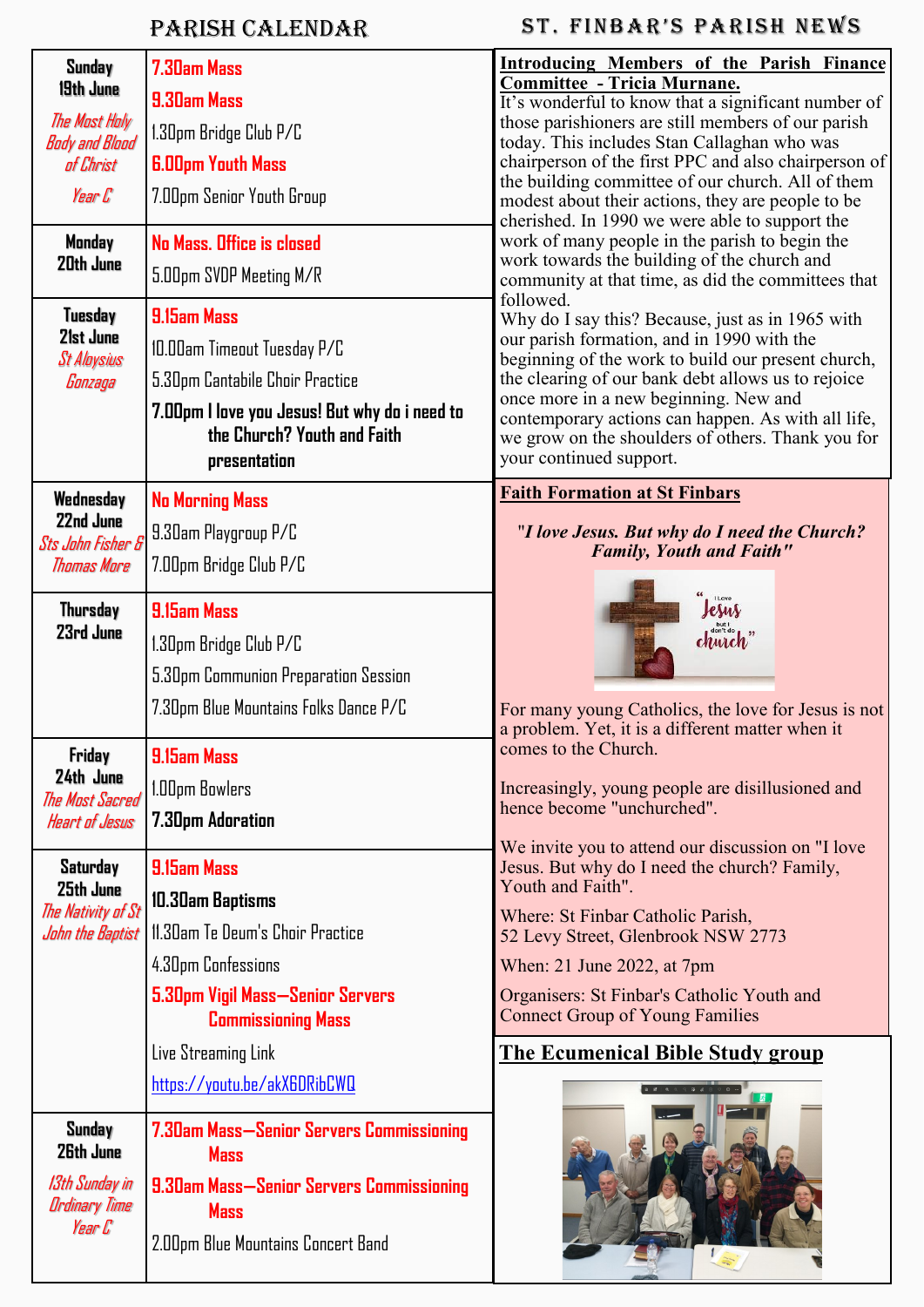## Diocese of Parramatta Notices

### *Positions Vacant:*

- Senior Administrative Support Coordinator Diocese of Parramatta
- Youth Minister/Coordinator (part-time) St Bernadette's Parish, Castle Hill
- Regional Coordinator Confraternity of Christian Doctrine, Diocese of Parramatta **Applications close 10pm Sunday 26 June,** More details at: [parracatholic.org/employment](http://parracatholic.org/employment)
- Disability Support Worker Garden Crew Catholic Care Western Sydney and the Blue Mountains.
- Community Outreach Worker Aboriginal Identified Catholic Care Western Sydney and the Blue Mountains. • Family Preservation Caseworker – Catholic Care Western Sydney and the Blue Mountains.

More details at: <https://www.seek.com.au/jobs?advertiserid=39387017> or by emailing [careers@ccss.org.au](mailto:careers@ccss.org.au) *Office for Worship RCIA Seminar Series: Beginning 3 August*

The Office For Worship will be running a series for RCIA coordinators & teams and anyone who might be interested in understanding the RCIA process. Topics to be covered include: The Fundamentals of RCIA, Ecclesiology, Social Teaching of the Church, and the journey of Mystagogia. The workshops will run on five Wednesday evenings from 3 to 31 August at the Bishop Bede Heather Centre, Blacktown. If you are interested or would like more information, please contact [anne.stanton@parracatholic.org](mailto:anne.stanton@parracatholic.org) or at  $(02)$  8838 3456.

#### *Sing in Solidarity Fundraising event: 18 June*

Good Shepherd Parish, Plumpton, in solidarity with singer and songwriter Pat Drummond, are holding a fundraising event on Saturday 18 June from  $7 - 9$ pm to support a child seeking asylum to have access to childcare. Come along and enjoy music performances and show your support for refugees and people seeking asylum. Entry is free with donations encouraged at the door. RSVP and purchase your ticket via [https://www.eventbrite.com.au/e/](https://www.eventbrite.com.au/e/sing-in-solidarity-tickets-341005435437?aff=ebdsoporgprofile) sing-in-solidarity-tickets-[341005435437?aff=ebdsoporgprofile](https://www.eventbrite.com.au/e/sing-in-solidarity-tickets-341005435437?aff=ebdsoporgprofile)

#### *Refugee Week Prayer Service: 20 June*

Join the Australian Catholic Migrant and Refugee Office and the ACBC Office for Justice, Ecology and Peace for an online prayers service on World Refugee Day, 20 June from 6pm AEST. Join them as they reflect on this year's Refugee Week theme of 'healing' and how we can draw upon shared hardships to heal wounds and learn from each other. Register for the prayer service via [https://bit.ly/RefugeeWeek2022Prayers.](https://bit.ly/RefugeeWeek2022Prayers) For more information, contact the Diocesan Peace, Justice and Ecology Facilitator - [James.Atanasious@parracatholic.org](mailto:James.Atanasious@parracatholic.org)